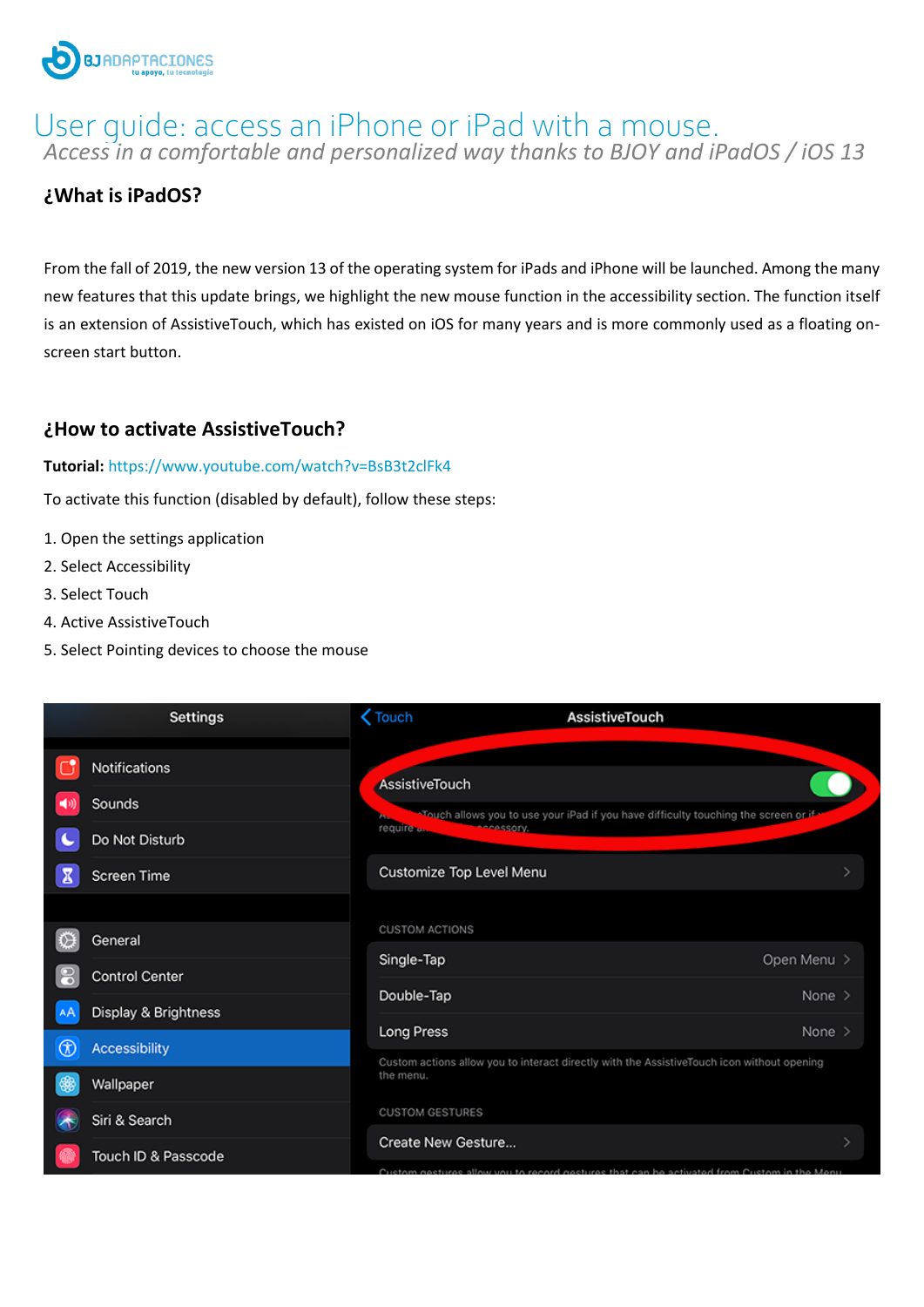

## **¿Are the BJOY devices compatible?**

Accessing an iPad or iPhone with the chin or with the wheelchair joystick is possible. In fact, all devices in the BJOY line are compatible with the new mouse function on the iPadOS, since they all have a mouse profile.

In addition to the options that Apple's operating system brings, BJOY devices have many advanced features that; added to the OS configuration options, they offer a wide range of possibilities for users with accessibility problems. Among the main functions we can highlight:

- Adjustment of the minimum time for a click to be considered valid.
- Rotation to modify the orientation of the device.
- Adjustment of acceleration in the movement of the pointer, which improves the accuracy of the pointer.
- Limit the directional movements of the mouse to 4 or 8 directions to simplify its use.
- Auditory feedback of the device.
- Assignment of functions to each button.
- Device calibration.



*BJOY, mice that fit and adapt to the user. Devices designed to adapt to any need for access and that offer an easy and complete configuration. Capable of adapting to any type of mobility.*

<https://bjliveat.com/120-bjoy-mice>[https://www.youtube.com/watch?v=cXXP\\_KVBm-E](https://www.youtube.com/watch?v=cXXP_KVBm-E)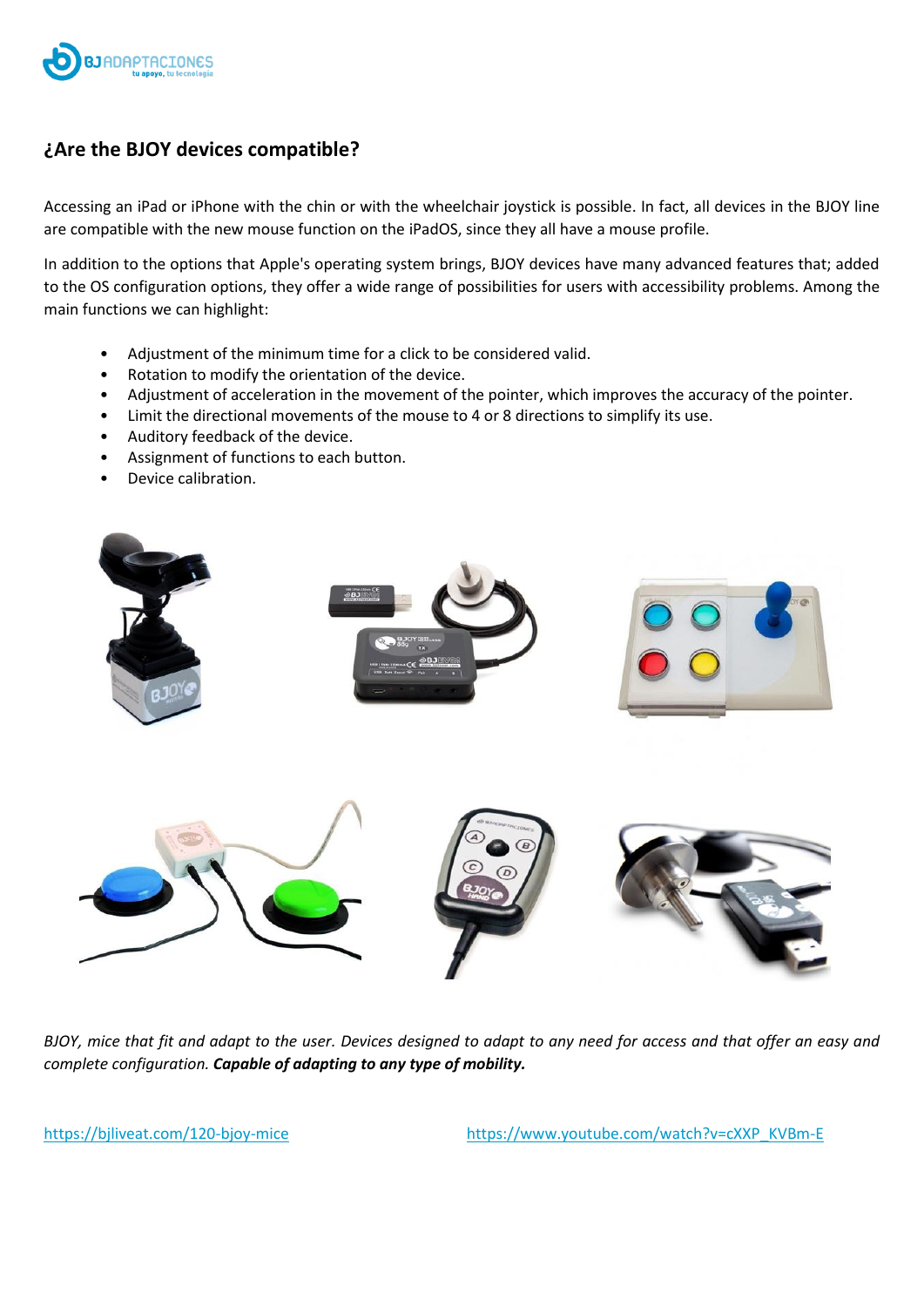

## **¿ How to configure a BJOY mouse to use on iPadOS??**

To customize the configuration of any BJOY device it is necessary to make the desired changes in the BJOY application. For this we will need a Windows PC. This will only be necessary once, once the mouse is adjusted to the user's needs, the configuration is stored in the device and we will not have to reconnect it to the computer.

To download the BJOY application use the following link: <http://update.bj-adaptaciones.com/BJOY/BJOYSetup.exe>

| <b>BJOY</b>           |               |                                                                    |        |      |                      | × |  |  |  |  |
|-----------------------|---------------|--------------------------------------------------------------------|--------|------|----------------------|---|--|--|--|--|
| Help<br>Tools<br>File |               |                                                                    |        |      |                      |   |  |  |  |  |
| $Motion$ Click        |               | AutoClick Limit                                                    | Sounds |      | Shutdown Calibration |   |  |  |  |  |
|                       | Pointer speed |                                                                    |        |      |                      |   |  |  |  |  |
|                       | Slow          | $\mathbb{R}$<br>$\mathbb{R}^n$<br>$\mathbb{R}^n$<br>$\mathbb{R}^n$ | .      | Fast |                      |   |  |  |  |  |
|                       |               |                                                                    |        |      |                      |   |  |  |  |  |
|                       |               |                                                                    |        |      |                      |   |  |  |  |  |
|                       |               |                                                                    |        |      |                      |   |  |  |  |  |
|                       |               |                                                                    |        |      |                      |   |  |  |  |  |
|                       |               |                                                                    |        |      |                      |   |  |  |  |  |
|                       |               |                                                                    |        |      |                      |   |  |  |  |  |
|                       |               |                                                                    |        |      |                      |   |  |  |  |  |
|                       |               |                                                                    |        |      |                      |   |  |  |  |  |
|                       |               |                                                                    |        |      |                      |   |  |  |  |  |
|                       |               |                                                                    |        |      |                      |   |  |  |  |  |
|                       |               |                                                                    |        |      |                      |   |  |  |  |  |
|                       |               |                                                                    |        |      |                      |   |  |  |  |  |
|                       |               |                                                                    |        |      |                      |   |  |  |  |  |
|                       |               |                                                                    |        |      |                      |   |  |  |  |  |
|                       |               |                                                                    |        |      | Apply                |   |  |  |  |  |

Changes made to the configuration of BJOY mice are saved on the same device.